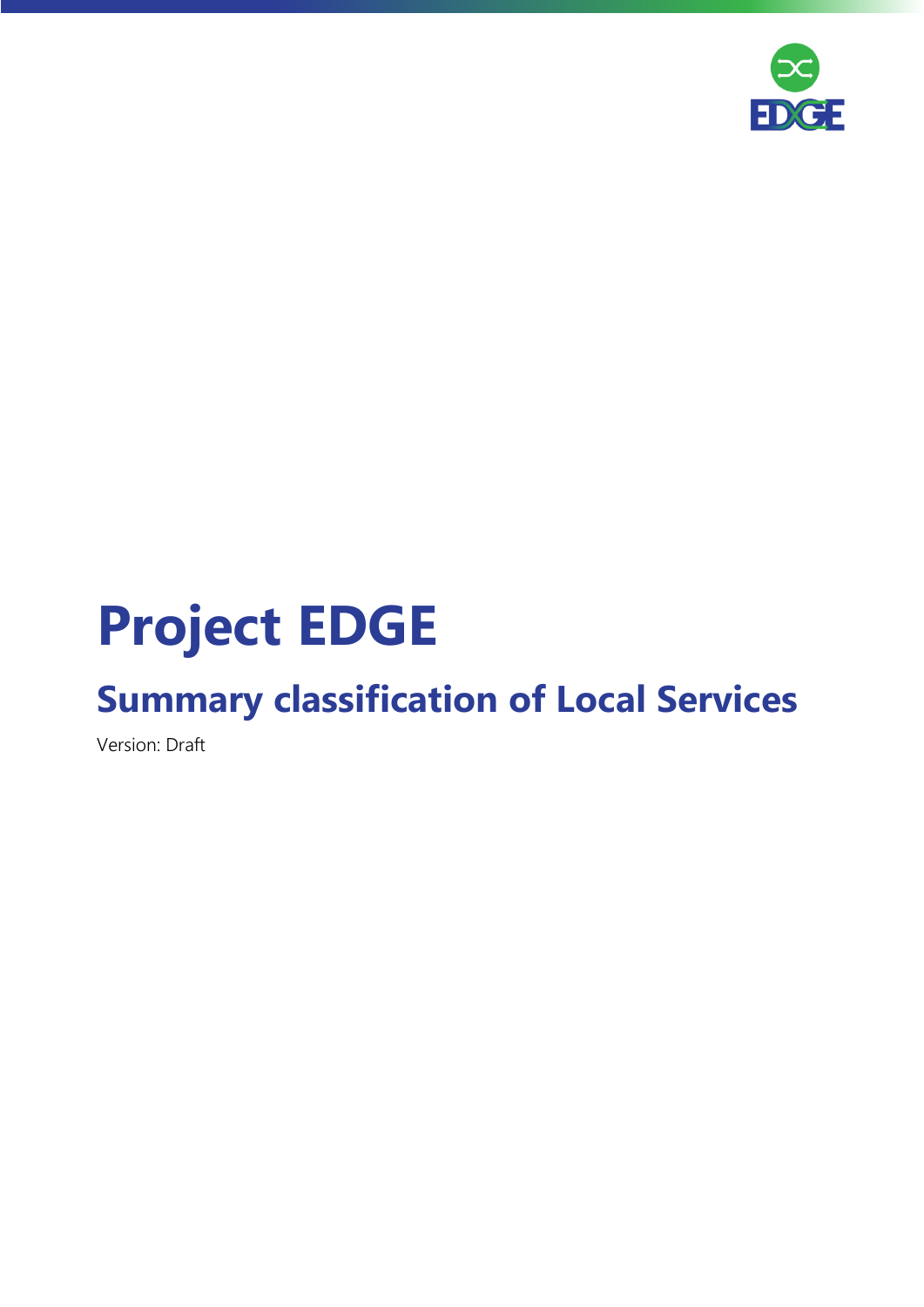# **Important notice**

#### **PURPOSE**

This document provides aggregators with an overview of the types of local services to be procured within the Project EDGE trial. An example (draft) service attribute and procurement process are provided to guide aggregators in assessing their ability to participate in Project EDGE.

#### **NO RELIANCE OR WARRANTY**

This document does not constitute legal or business advice, and should not be relied on as a substitute for obtaining detailed advice about the National Gas or Electricity Law, the Rules or any other applicable laws, procedures or policies. While AEMO has made every effort to ensure the quality of the information in this Guide, neither AEMO, nor any of its employees, agents and consultants make any representation or warranty as to the accuracy, reliability, completeness, currency or suitability for particular purposes of that information.

#### **LIMITATION OF LIABILITY**

To the maximum extent permitted by law, AEMO and its advisers, consultants and other contributors to this Guide (or their respective associated companies, businesses, partners, directors, officers or employees) are not liable (whether by reason of negligence or otherwise) for any errors, omissions, defects or misrepresentations in this document, or for any loss or damage suffered by persons who use or rely on the information in it.

#### **TRADEMARK NOTICES**

Microsoft, Windows and SQL Server are either registered trademarks or trademarks of Microsoft Corporation in the United States and/or other countries.

Oracle and Java are registered trademarks of Oracle and/or its affiliates.

UNIX is a registered trademark of The Open Group in the US and other countries.

© 2015 Google Inc, used with permission. Google and the Google logo are registered trademarks of Google Inc.

#### **DISTRIBUTION**

Available to the public.

#### **DOCUMENT IDENTIFICATION**

Business Custodian: New Markets Services Prepared by: Project EDGE Team Last update: Friday, 17 December 2021 12:28 PM

#### **DOCUMENTS MADE OBSOLETE**

No documents are made obsolete by publication of this document.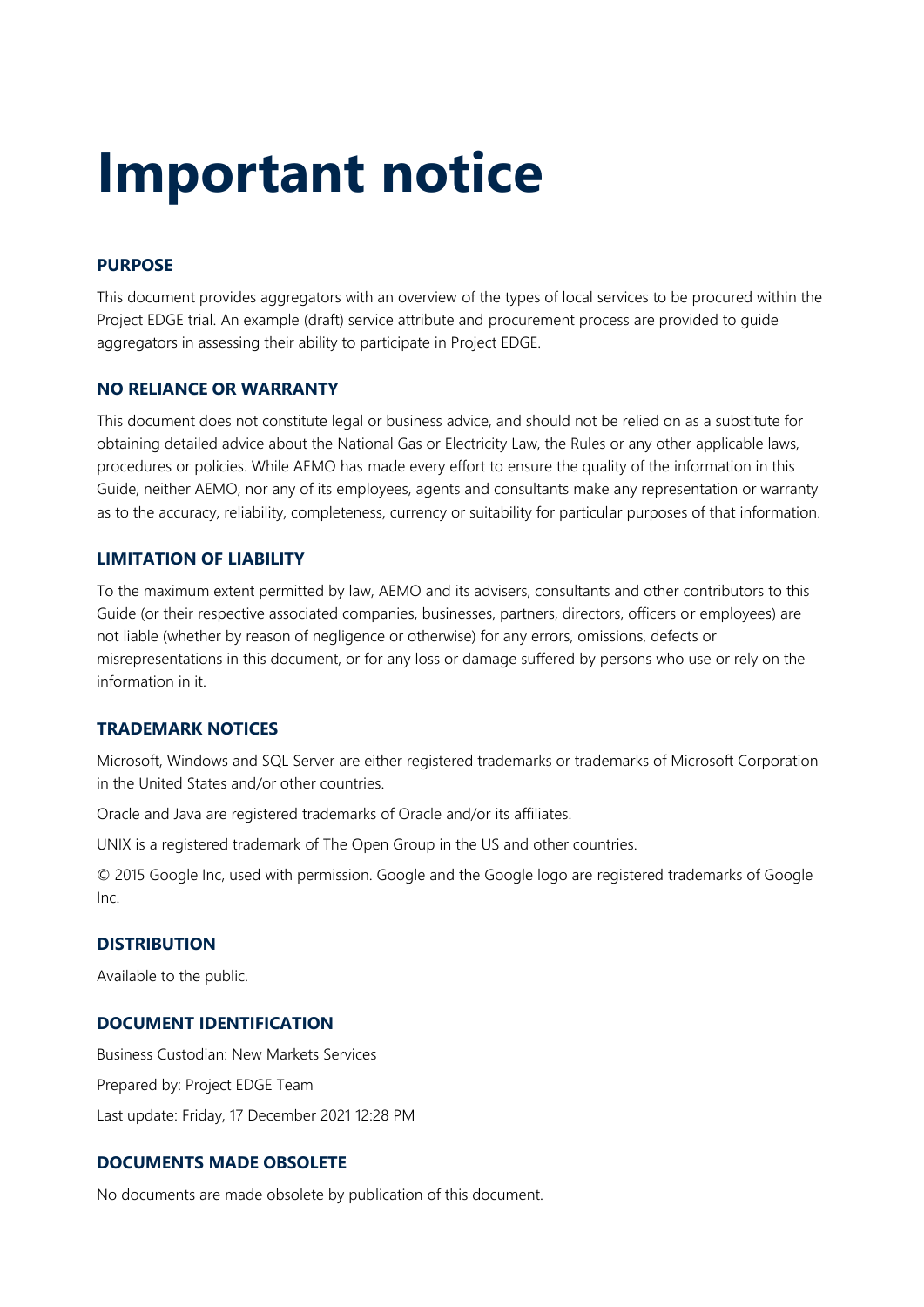#### **FEEDBACK**

Your feedback is important and helps us improve our services and products. To suggest improvements, please contact AEMO's Support Hub. To contact AEMO's Support Hub use [Contact Us](http://aemo.com.au/Contact-us) on AEMO's website or Phone: 1300 AEMO 00 (1300 236 600) and follow the prompts.

#### **VERSION CONTROL**

| <b>Version</b>         | <b>Effective date</b> Summary of changes |
|------------------------|------------------------------------------|
| Initial Draft Dec 2021 |                                          |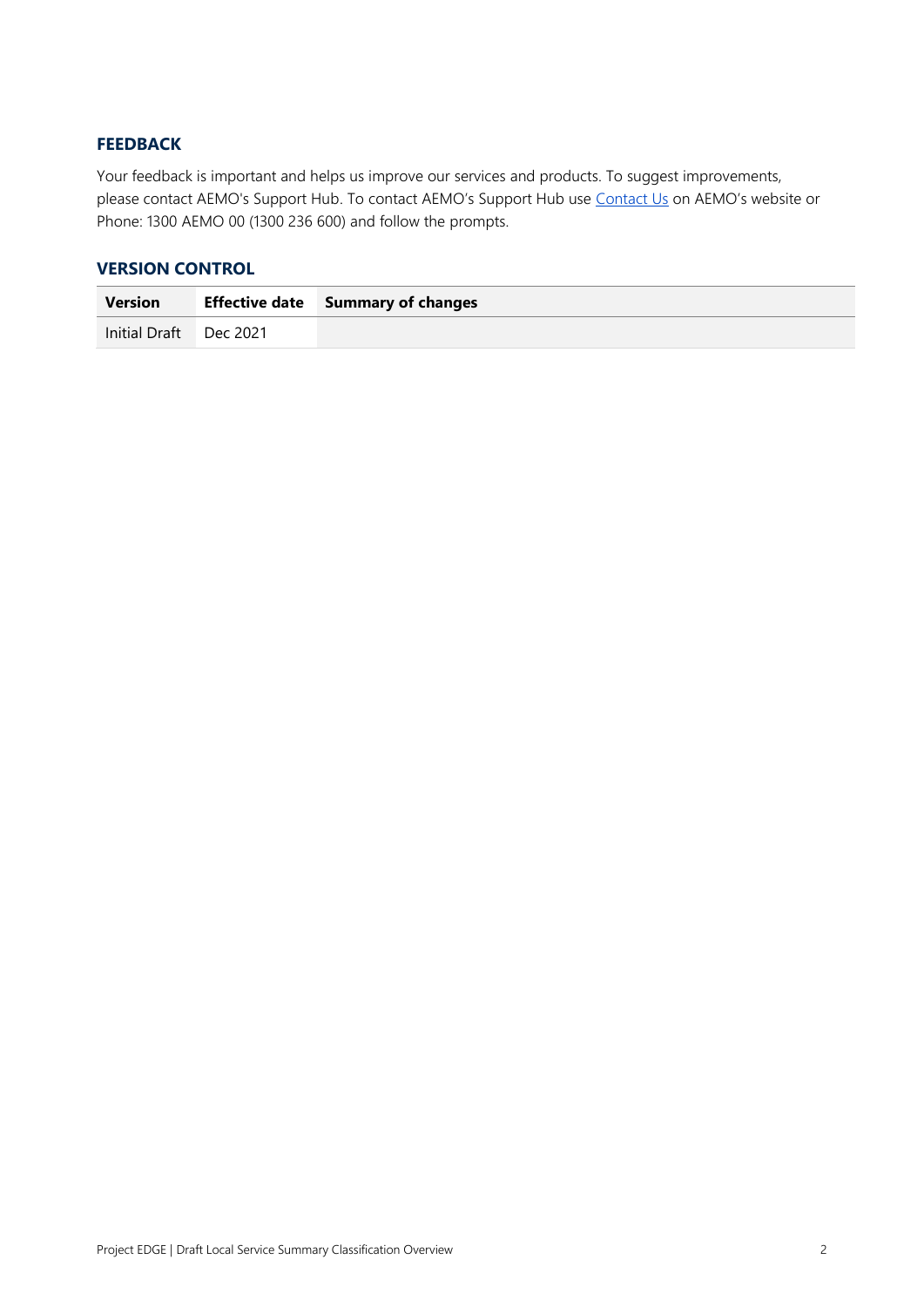# **1. Demand increase/ reduction services**

The EDGE Local Services Exchange (LSE) framework will facilitate and trial visible, scalable and competitive trade of local DER services that enable Distribution Network Service Providers (DNSPs) to manage network power security and reliability using local DER and in turn allow DER Aggregators to stack local and wholesale value streams efficiently. This is intended to complement the existing DNSP reliance on network and non-network based services and offer additional economic options for network operators. The diagram below shows the expected high-level process flow for LSE:



Three types of Local Services have been considered for the EDGE trial as listed below:

- **High Firmness**
- Medium Firmness
- Low Firmness

This document provides an overview of each of these services including the draft service attributes.

Please note that services are subject to change as Project EDGE progresses and are not limited to those shown here.

#### **High Firmness**

Typically linked to a network planning capex deferral use-cases and network augmentation expenditure.

- **Trial example:** Feeder with high overloading probability/incidence peak demand reduction service required.
- **Future example:** Reverse power during solar PV generation peak causes sustained or regular network operation/asset issues – local generation reduction or load increase service required.
- **Treatment:** Likely to require services over a prolonged period (>1year), hence suited to a longer-term contract with *guaranteed availability and agreed pricing.*

#### **Medium Firmness**

Typically linked to an **operational planning** use-case, weather related, network operational expenditure funded.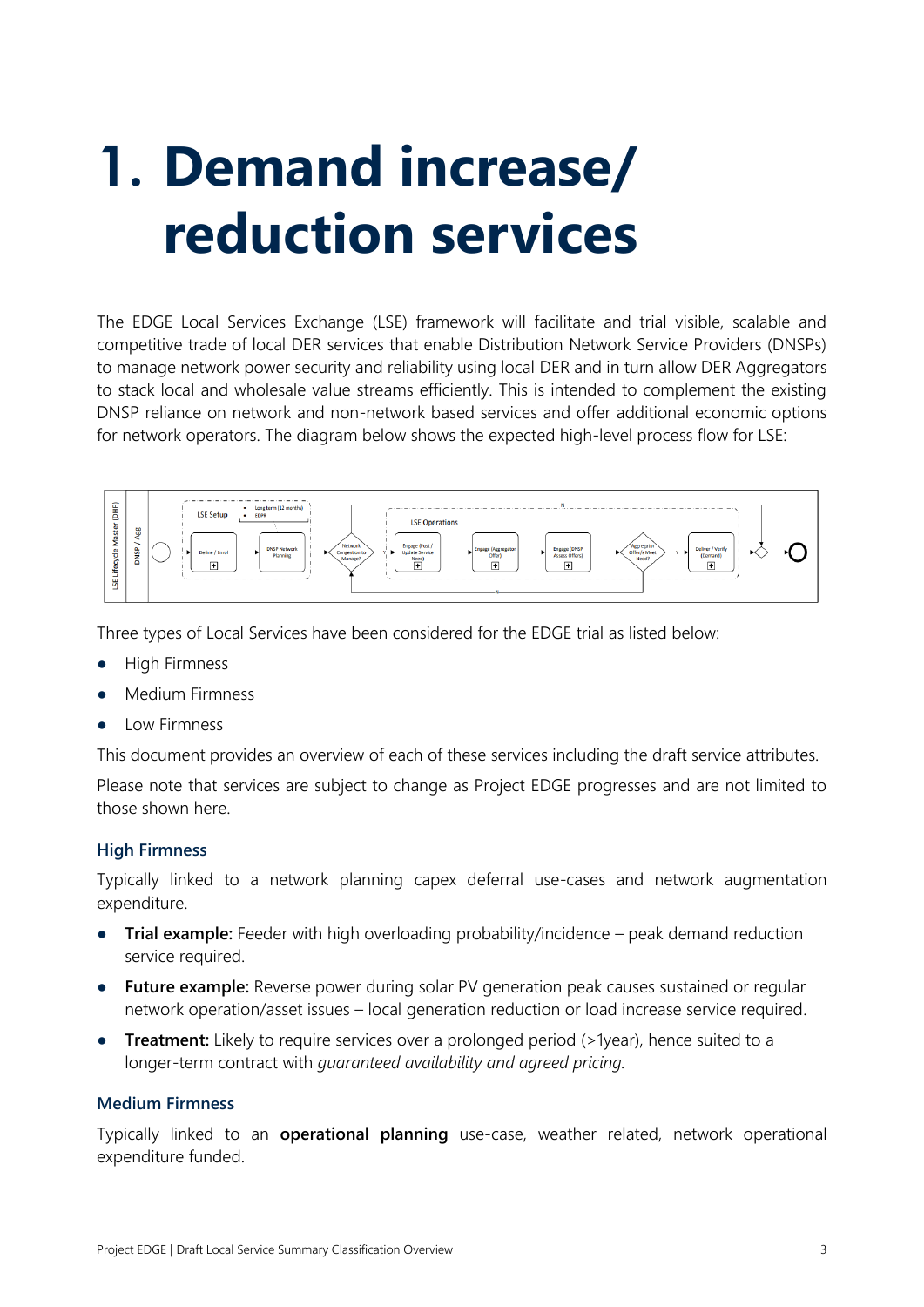- **Trial example:** Forecast asset overload as a result of heat wave activity or picking up additional customer load due to a planned temporary network reconfiguration - peak demand reduction service required
- **Future example:** Minimum demand system issue forecast local generation reduction or load increase service required
- **Treatment:** Likely to require services on a seasonal basis, hence suited to a shorter-term contract with *negotiated availability and pricing*

#### **Low Firmness**

Typically linked to a spontaneous operational use-case trigger, event related, network operational expenditure funded.

- **Trial example:** Unexpected occurrence of abnormal local network loading as a result of a community event, or a combination of weather and special calendar days - peak demand reduction service required
- **Future example:** AEMO declared system contingent scenario services required would relate to the event
- **Treatment:** Akin to NEM spot market *no guaranteed availability, pricing is set by competitive bidding or negotiated earlier* , hence suited to a shorter-term contract with negotiated pricing

### **1.1 Draft service attributes – Demand High Firmness Local Service**

The following table provides an example of the service attributes required for a High Firmness demand local service. This is a representation of the types of attributes aggregators can expect across local services.

| <b>Service Characteristics</b>       | <b>Characteristic Description</b>                                                                                                                                         | <b>Demand Increase or</b><br><b>Reduction High</b><br><b>Firmness (Capex</b><br>Deferral) | <b>Service</b><br><b>Provision</b><br><b>Lifecycle Stage</b> |
|--------------------------------------|---------------------------------------------------------------------------------------------------------------------------------------------------------------------------|-------------------------------------------------------------------------------------------|--------------------------------------------------------------|
| Service Type                         | The type of service a DNSP<br>engages an Aggregator to<br>deliver (e.g., demand<br>reduction or voltage<br>management)                                                    | Demand Increase /<br>Reduction                                                            | Define                                                       |
| <b>Firmness</b>                      | Firmness indicates the<br>certainty around service<br>delivery, e.g., a high firmness<br>service is very certain and has<br>a confirmed, contractual<br>payment structure | High                                                                                      | Define                                                       |
| Contract Term (Contract<br>duration) | Length of contract between<br>DNSP and Aggregator                                                                                                                         | 5 years                                                                                   | Define                                                       |

#### **Table 1 Draft service attributes for Demand High Firmness Local Service**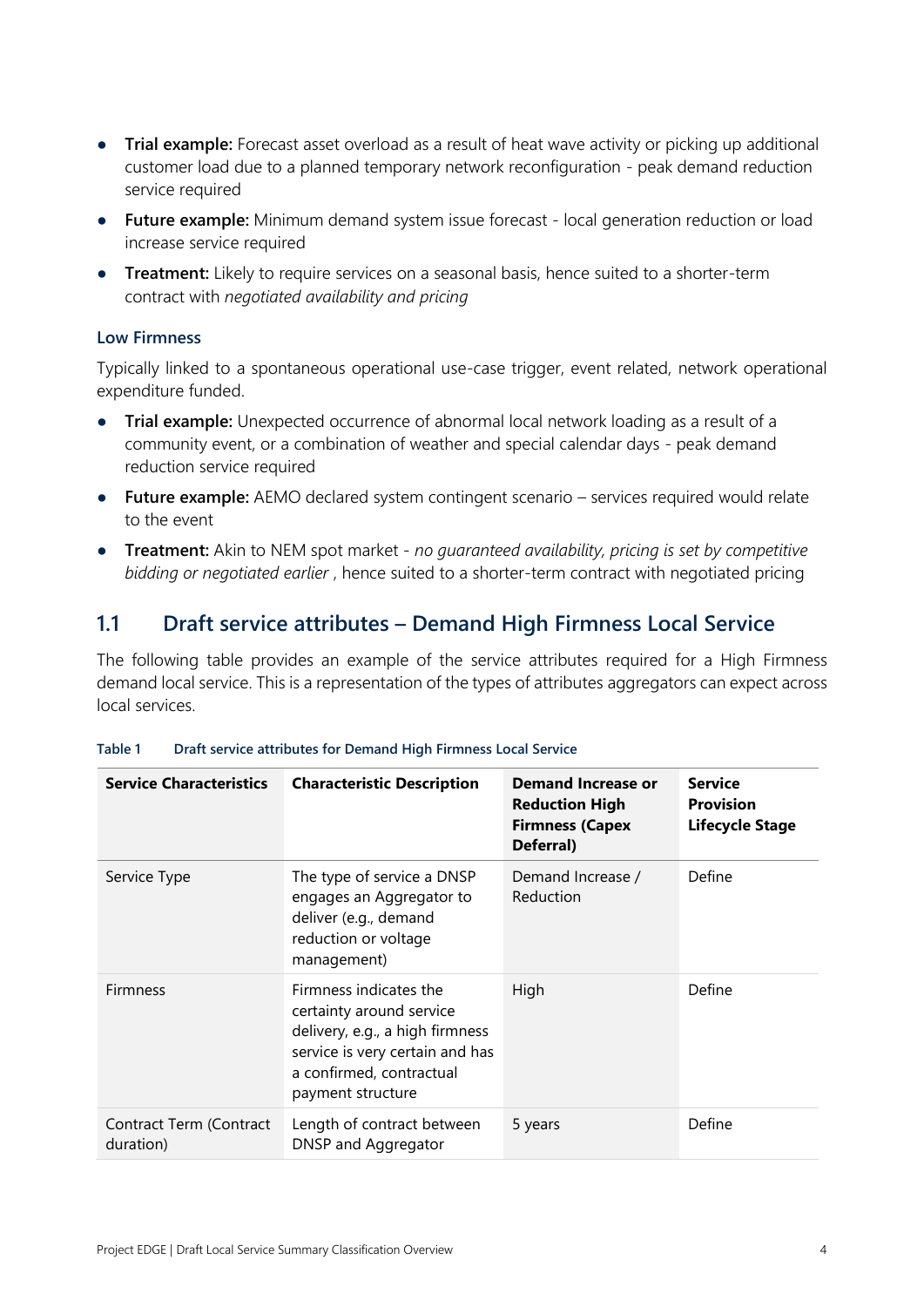| <b>Service Characteristics</b>                              | <b>Characteristic Description</b>                                                                                                                 | <b>Demand Increase or</b><br><b>Reduction High</b><br><b>Firmness (Capex</b><br>Deferral) | <b>Service</b><br><b>Provision</b><br><b>Lifecycle Stage</b> |
|-------------------------------------------------------------|---------------------------------------------------------------------------------------------------------------------------------------------------|-------------------------------------------------------------------------------------------|--------------------------------------------------------------|
| Payment offsets for<br>Unavailability                       | A regime for reduction/offset<br>of the network support<br>payments in the event of<br>network support<br>unavailability                          |                                                                                           | Define                                                       |
| Plant supply capacity                                       |                                                                                                                                                   | 4.95 MW                                                                                   | Enrol                                                        |
| No. of activations                                          | How many times a DNSP can<br>engage an Aggregator to<br>deliver a service over a given<br>contractual period                                      | Min and Max                                                                               | Define                                                       |
|                                                             | Min - Aggregator gets paid<br>for these activations<br>regardless<br>Max - Aggregator cannot be<br>called more often than this                    |                                                                                           |                                                              |
| Network Support during<br>Dispatch Period                   | Used to assess performance<br>at time-of-service enrolment,<br>therefore sets the upper<br>bounds for dispatchable<br>capacity at each activation | e.g., 10 MWh                                                                              | Define/Enrol                                                 |
| Max service duration<br>(Dispatch Period -<br>availability) | Used to stipulate max<br>availability period for a<br>particular event, therefore<br>sets the upper bounds for<br>duration of activation          | 4 hours                                                                                   | Define/Enrol                                                 |
| <b>Annual Network</b><br><b>Support Allowance</b>           | Max network support per<br>contact period. Suppliers to<br>propose pricing for Network<br>Support requested beyond<br>this annual allowance       | e.g., 300 MWh per<br>billing Period                                                       | Define/Enrol                                                 |
| Network Support<br>Payments                                 | Fixed network support<br>payments per annual billing<br>period                                                                                    |                                                                                           |                                                              |
| Pricing / Payment<br>(Availability)                         | Customer is paid to be<br>available during a particular<br>timeframe to allow for some<br>movement in the activation<br>timeframe                 | \$/kW (contractually<br>fixed)                                                            | Define/Engage                                                |
| Pricing / Payment<br>(Performance)                          | If customer is activated /<br>dispatched, payment is made<br>based on performance<br>(verified delivery of real<br>power)                         | \$/kWh (contractually<br>fixed)                                                           | Define/Engage                                                |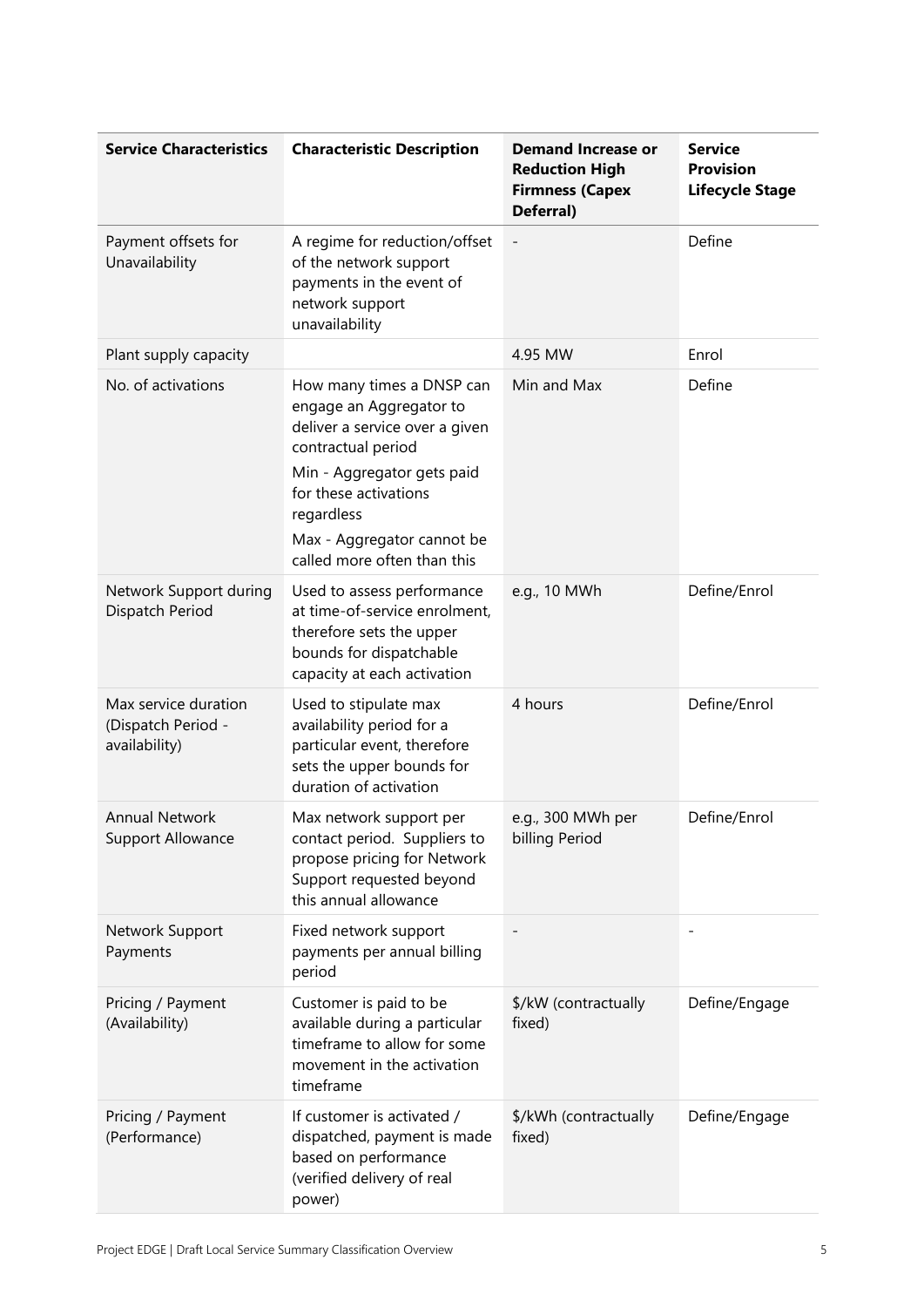| <b>Service Characteristics</b>                               | <b>Characteristic Description</b>                                                                                                                                                                                                                       | <b>Demand Increase or</b><br><b>Reduction High</b><br><b>Firmness (Capex</b><br>Deferral) | <b>Service</b><br><b>Provision</b><br><b>Lifecycle Stage</b> |
|--------------------------------------------------------------|---------------------------------------------------------------------------------------------------------------------------------------------------------------------------------------------------------------------------------------------------------|-------------------------------------------------------------------------------------------|--------------------------------------------------------------|
| Pricing / Payment<br>(Service)                               | If customer delivers service<br>through local detection,<br>payment is made based on<br>verified service delivery                                                                                                                                       | N/A                                                                                       | Define/Engage                                                |
| Pricing / Payment<br>(Demand Management<br>Incentive Scheme) |                                                                                                                                                                                                                                                         |                                                                                           | Define/Engage                                                |
| LSE Enablement signal                                        | Time of signal provision by<br>DNSP to allow the<br>Aggregator to prepare for<br>dispatch (expressed as a<br>number of days or hours<br>before 'T' - i.e., start of<br>service delivery)<br>Note - signal will include<br>service duration and quantity | $T - 2$ days                                                                              | Deliver                                                      |
| Availability start                                           | Marks start of availability<br>period                                                                                                                                                                                                                   | Date / time                                                                               | Engage                                                       |
| Availability end                                             | Marks end of availability<br>period                                                                                                                                                                                                                     | Date / time                                                                               | Engage                                                       |
| Notice period                                                | Notice that DNSP must<br>provide to Aggregator prior<br>to commencement of service<br>delivery (i.e., 'activation'<br>starts)                                                                                                                           | 30 minutes                                                                                | Deliver                                                      |
| Activation start time                                        | Marks start of activation<br>period, (AEMO issued)                                                                                                                                                                                                      | Date / time                                                                               | Engage                                                       |
| <b>LSE Dispatch Trigger</b>                                  | Dispatch signal triggers start<br>of real power service delivery                                                                                                                                                                                        | Trigger - dispatch<br>signal (Dispatch<br>triggers)                                       | Deliver                                                      |
| Activation end                                               | Marks end of activation<br>period ('best efforts')                                                                                                                                                                                                      | Date / time                                                                               | Engage                                                       |
| Location                                                     | Location of service delivery                                                                                                                                                                                                                            | Zone Substation /<br>Feeder / LV DTX /<br>Phase / Circuit                                 | Engage                                                       |
| Real (P) amount (kW)                                         | The amount of real power<br>requested from an<br>Aggregator                                                                                                                                                                                             | Fixed Real kW Target<br>(P)                                                               | Engage                                                       |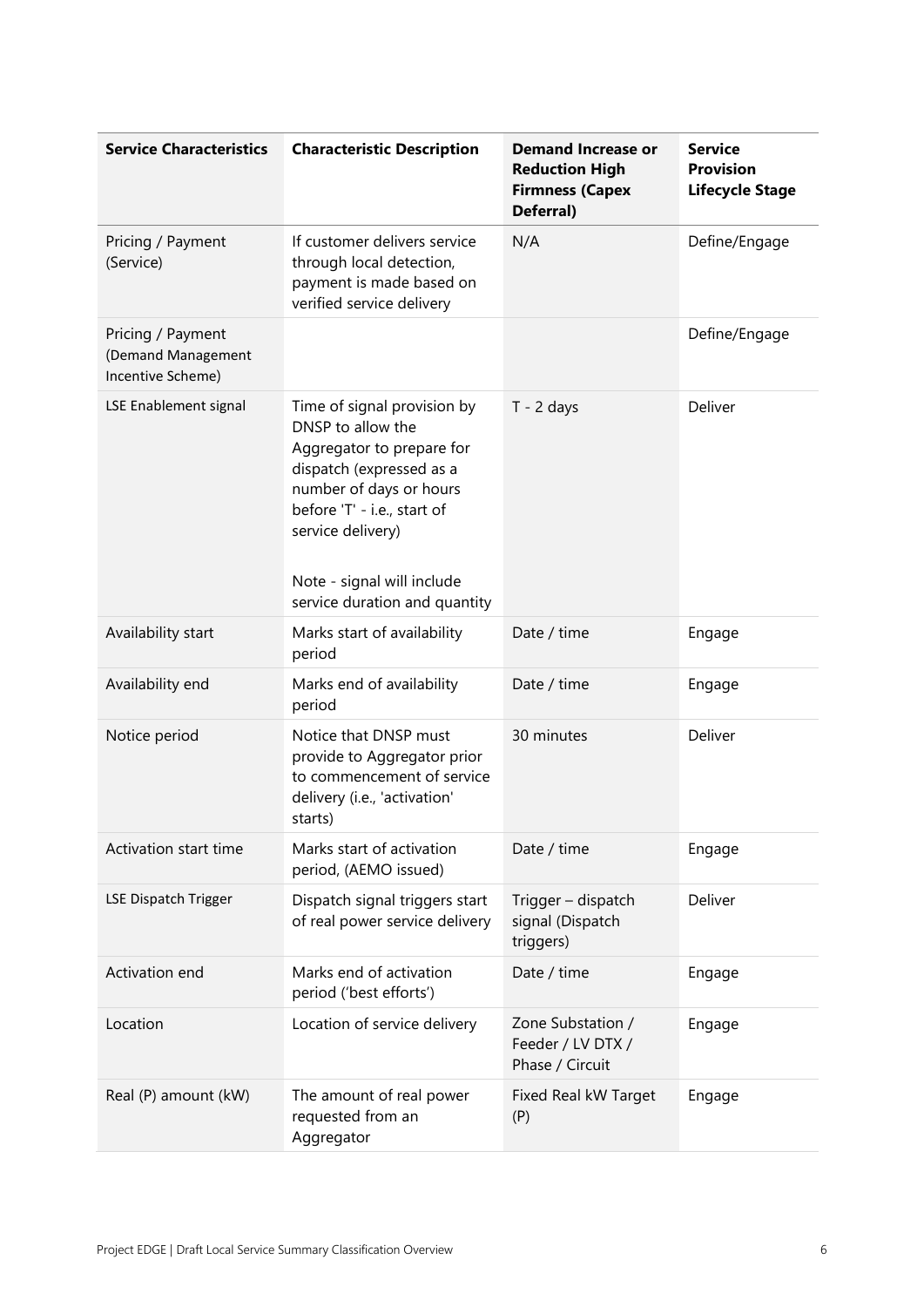| <b>Service Characteristics</b> | <b>Characteristic Description</b> | <b>Demand Increase or</b><br><b>Reduction High</b><br><b>Firmness (Capex</b><br>Deferral) | <b>Service</b><br><b>Provision</b><br><b>Lifecycle Stage</b> |
|--------------------------------|-----------------------------------|-------------------------------------------------------------------------------------------|--------------------------------------------------------------|
| Reserve Price (WTP)            | DNSP willingness to pay           | N/A (availability /<br>performance - fixed as<br>part of LTC)                             | Engage                                                       |

### **1.2 Procurement of Local Services**

The following figures provide an overview of the local services exchange (LSE) procurement process from DNSP and Aggregator perspectives.

Variations of this process will be applied across all LSE procurement.